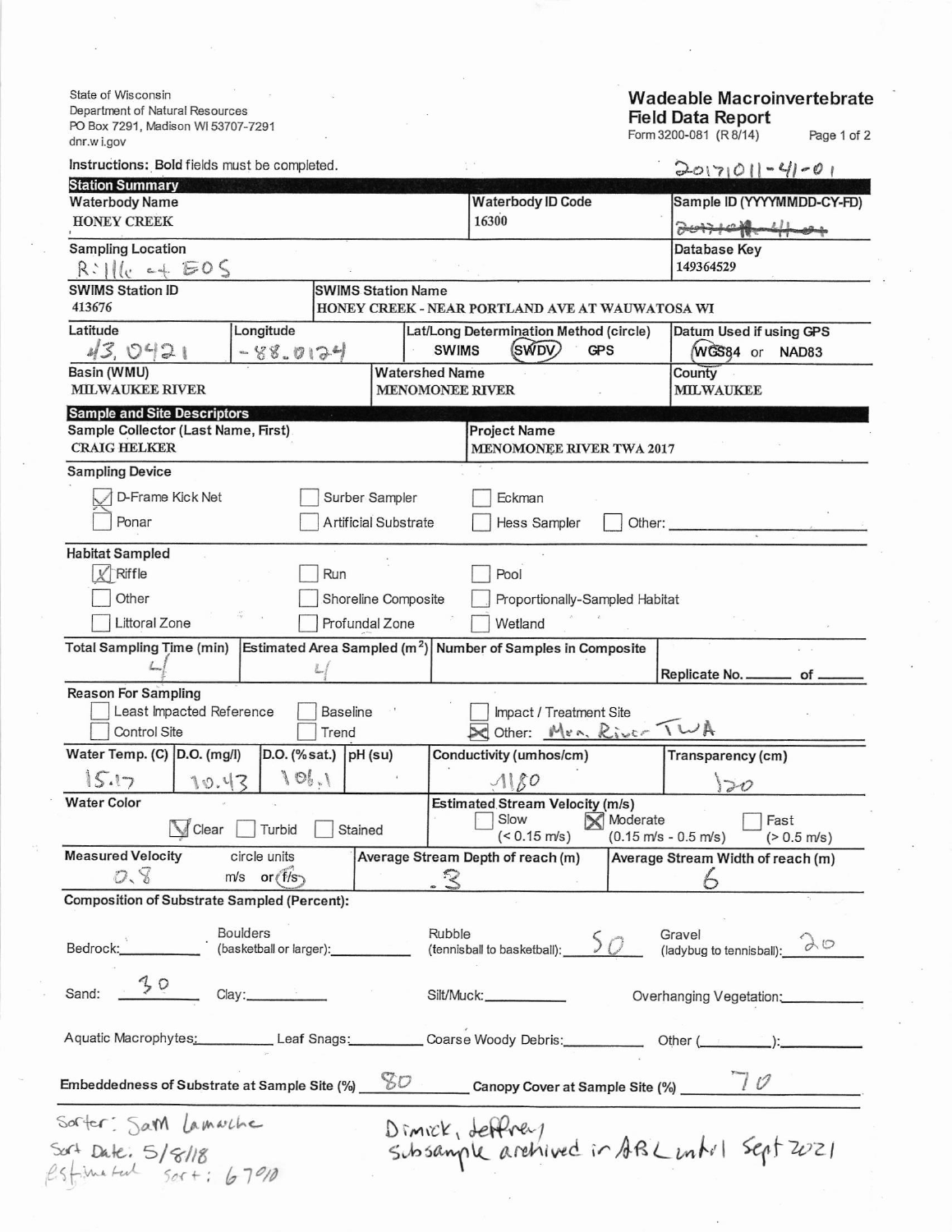$CZ$  El DZ BJ B3 BZ DJ C3 43 U E3<br>16 24 22 27 30 138 testal